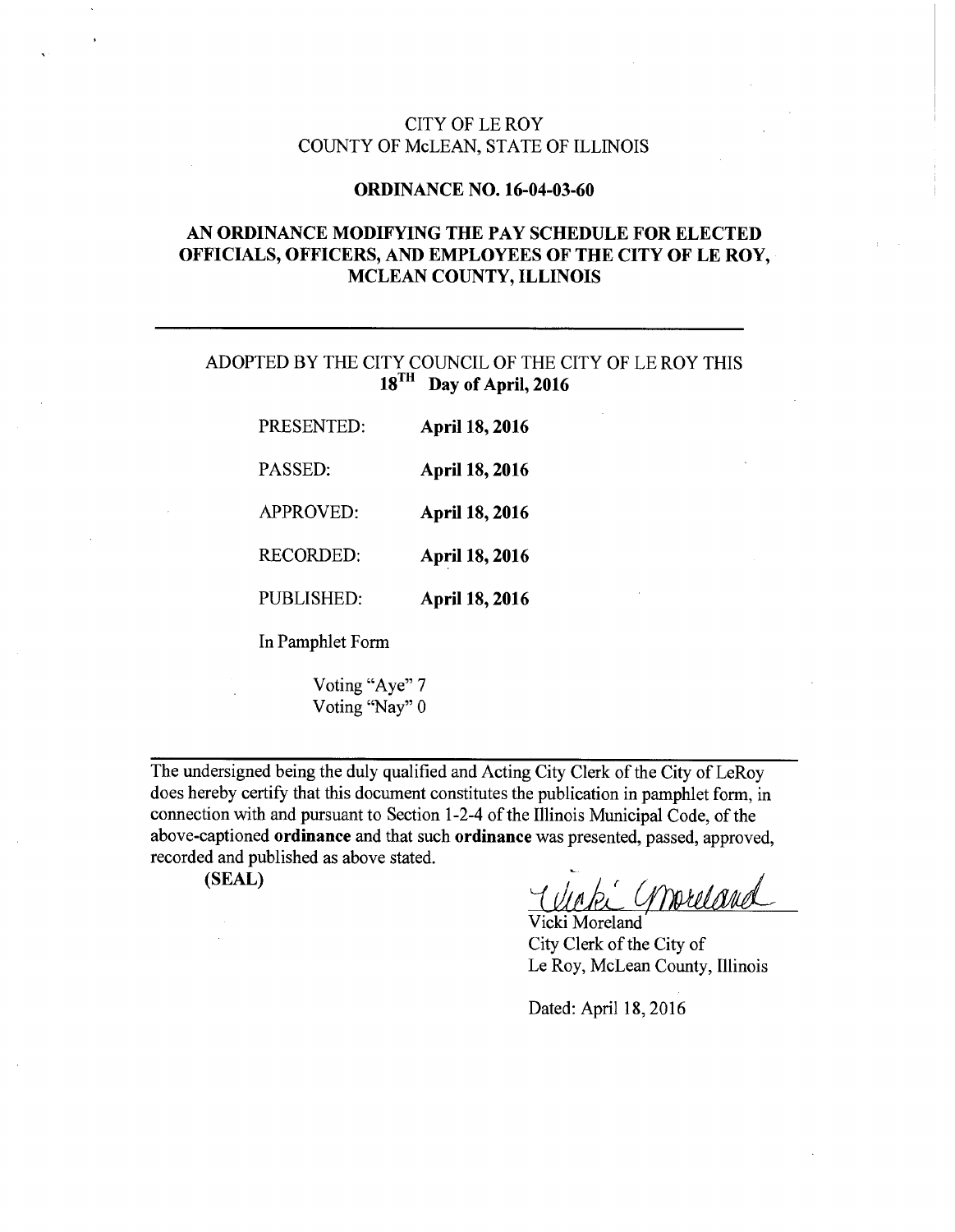### ORDINANCE NO. 16-04-03-60

### AN ORDINANCE MODIFYING THE PAY SCHEDULE FOR ELECTED OFFICIALS, OFFICERS, AND EMPLOYEES OF THE CITY OF LE ROY, MCLEAN COUNTY, ILLINOIS

BE IT ORDAINED, by the City Council of the City of Le Roy, McLean County, Illinois:

WHEREAS, the Mayor and City Council of the City of LeRoy, McLean County, Illinois, an Illinois municipal corporation, have determined that it is appropriate to change the salaries and pay scales for various employees and officers.

NOW, THEREFORE, BE IT ORDAINED by the City Council of the City of Le Roy, Illinois:

### SECTION 1.

| <b>Annual Salary Schedule For Elected Officers</b>               |         |  |
|------------------------------------------------------------------|---------|--|
| <b>Position</b>                                                  | Wage    |  |
| Mayor                                                            | \$4,800 |  |
| Council Member                                                   | $$100*$ |  |
| *per council meeting attended; two paid absences per fiscal year |         |  |

#### SECTION 2.

| <b>Salary Schedule For Appointed Officers &amp; Employees</b> |                               |                                     |  |
|---------------------------------------------------------------|-------------------------------|-------------------------------------|--|
| <b>Position</b>                                               | <b>Wage</b><br><b>Maximum</b> |                                     |  |
| <i>Administration</i>                                         |                               |                                     |  |
| City Clerk                                                    | \$1,200                       |                                     |  |
| Treasurer                                                     | \$1,200                       |                                     |  |
| Police Dept                                                   |                               |                                     |  |
| Police Chief                                                  | \$75,000                      | Annually                            |  |
| Police Sergeant                                               |                               | \$1 per hour more than highest paid |  |
|                                                               |                               | officer                             |  |
| <b>Public Works</b>                                           |                               |                                     |  |
| Superintendent                                                | \$65,000                      | Annually                            |  |
| <b>Assistant Superintendent</b>                               | \$60,000                      | Annually                            |  |
| Water Plant Manager                                           | \$57,000                      | Annually                            |  |
| <b>Street Department Supervisor</b>                           | \$50,000                      | Annually                            |  |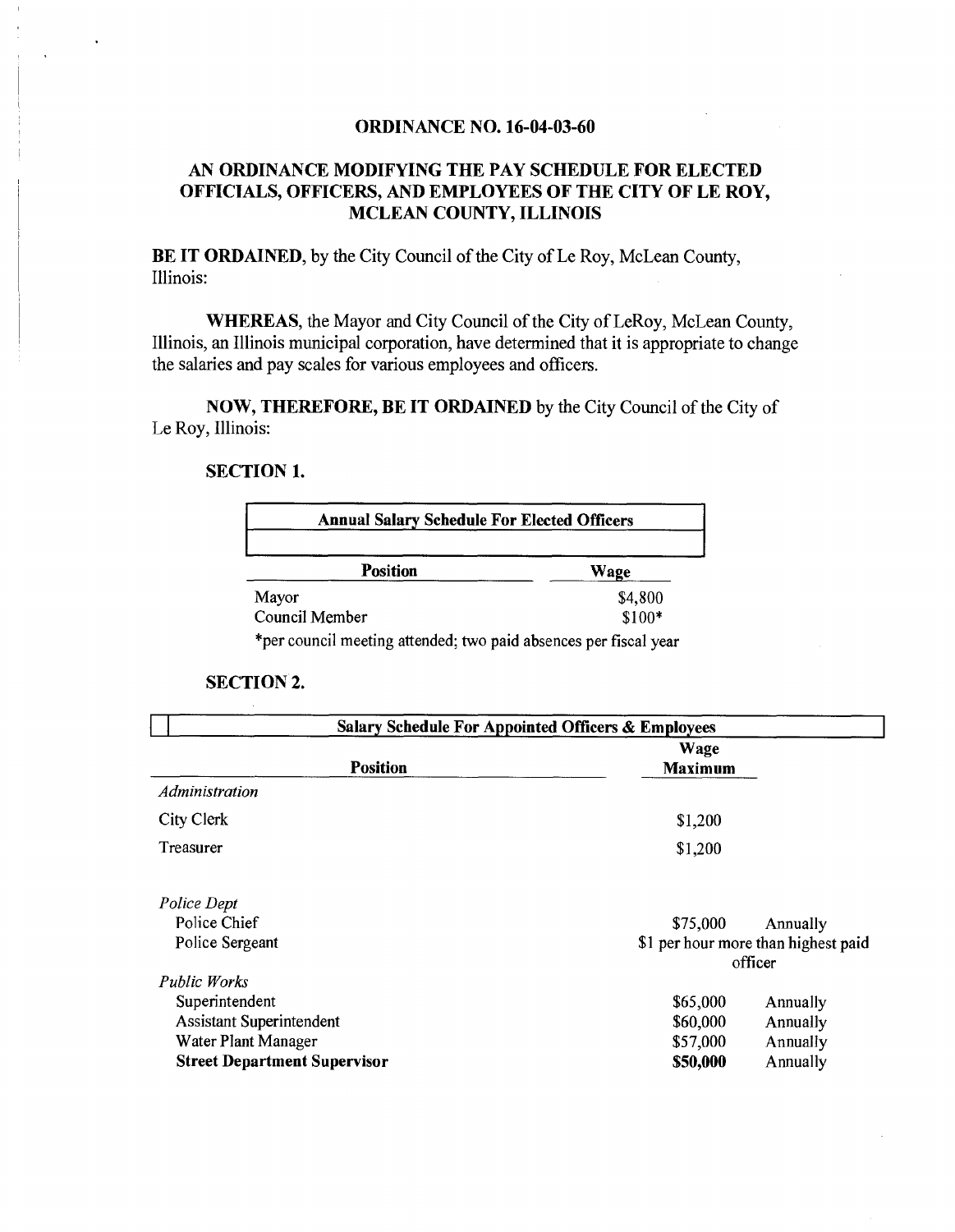| <b>Building/Zoning Code Enforcement</b> |          |          |
|-----------------------------------------|----------|----------|
| Building Code Enforcement Officer       | \$50,000 | Annually |
| <i>Administration</i>                   |          |          |
| <b>Assistant to Administrator</b>       | \$30.00  | Hourly   |
| Billing Clerk III                       | \$21.50  | Hourly   |
| <b>Billing Clerk II</b>                 | \$14.50  | Hourly   |
| <b>Billing Clerk I</b>                  | \$13.00  | Hourly   |
|                                         |          |          |

SECTION 3. The effective date of the Salary and Compensation Schedules as set forth herein, as well as the other provisions regarding compensation and benefits as set forth after this section, shall be May 1, 2016.

SECTION 4. The City Council delegates authority to the City Administrator from time to time, to raise the pay of any employee up to the maximum amount indicated under the salary and pay schedule for appointed officers and employees as set forth previously in this ordinance up to a maximum of 8% annually. Reduction in pay or other compensation may only be made by the City Council.

SECTION 5. All new employees, not including police officers, shall remain on probation for a period of ninety (90) days, said probation period being for the purpose of determining the individual's ability to perform the duties of his or her job. All new police officers shall remain on probation for a period of twelve (12) months, said probation period being for the purpose of determining the individual's ability to perform the duties of his or her job. Additional probation time may be added at the discretion of the City Administrator as deemed necessary after a performance evaluation near or at the end of the probation period.

SECTION 6. The City Council delegates authority to the City Administrator to raise the rate of any employee up to \$2.00 per hour for the purpose of increasing the responsibility of said employee for a specific job and duration.

SECTION 7. This Ordinance shall be in full force and effect from and after its passage, approval and publication in pamphlet form as required by law.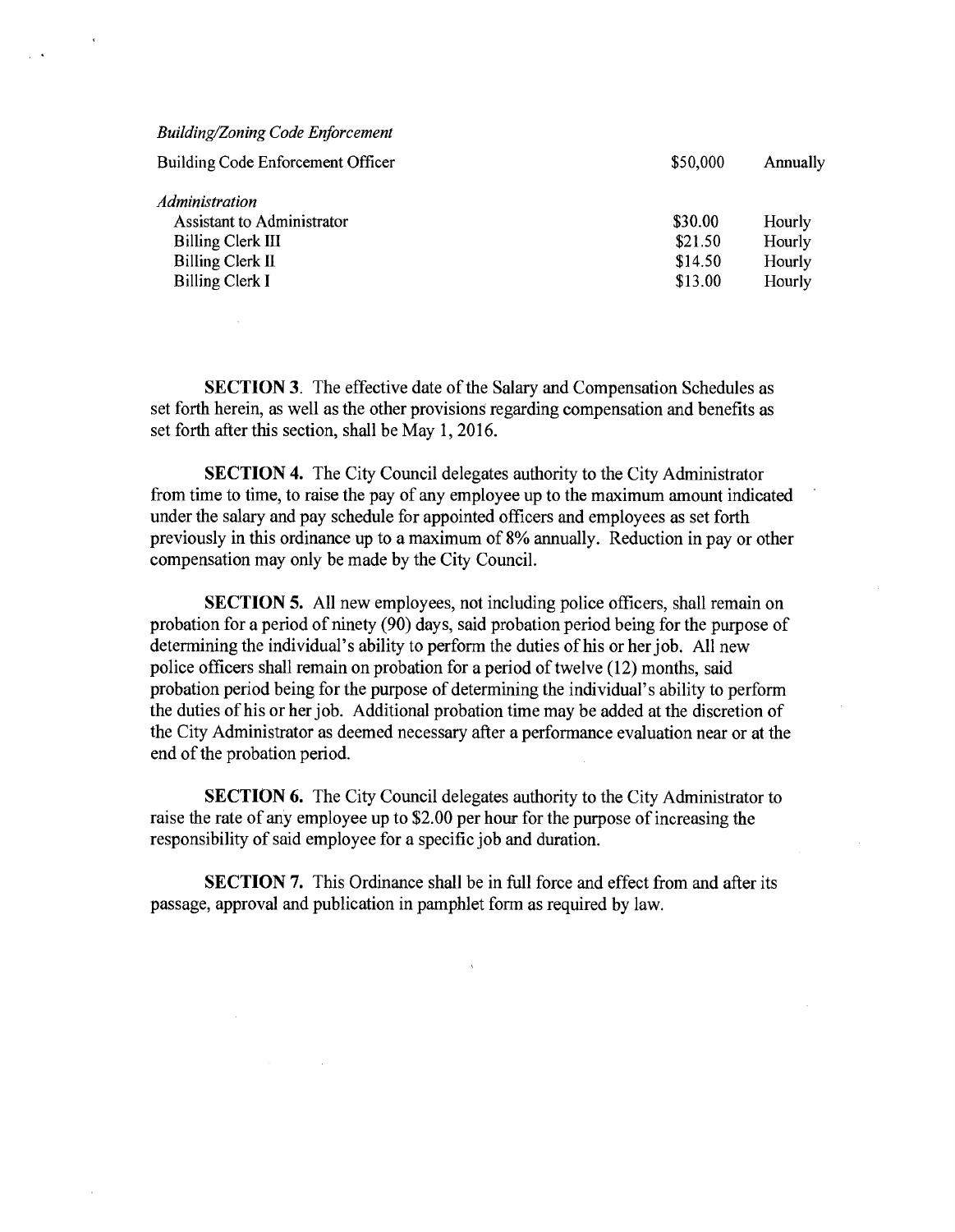PASSED by the City Council of the City of Le Roy, Illinois, upon the motion made by Ron Legner, and seconded by Anne Anderson by roll call vote on the 18th day of April, 2016 as follows

Aldermen elected 8 Aldermen Present 7

Voting Aye:

Judy Marshall, Anne Anderson, Brad Poindexter, Glenn Reinhart, Ron Legner, Hilary Neal, Greg Steffen.

Voting Nay: None

Absent: Dawn Hanafin

Abstain: None

Other: None

And deposited and filed in the office of the City Clerk in said municipality on the 18th day of April, 2016.

Celebra Gibrell

Vicki Moreland, City Clerk of the City of LeRoy Mc Lean County, Illinois

APPROVED BY the Mayor of the City of Le Roy, Illinois, this 18th day of April, 2016

Steven M. Dea

Steven M. Dean, Mayor of the City of Le Roy, Mc Lean County, Illinois

ATTEST: (SEAL)

Vicki Moreland, City Clerk of the City of Le Roy Mc Lean County, Illinois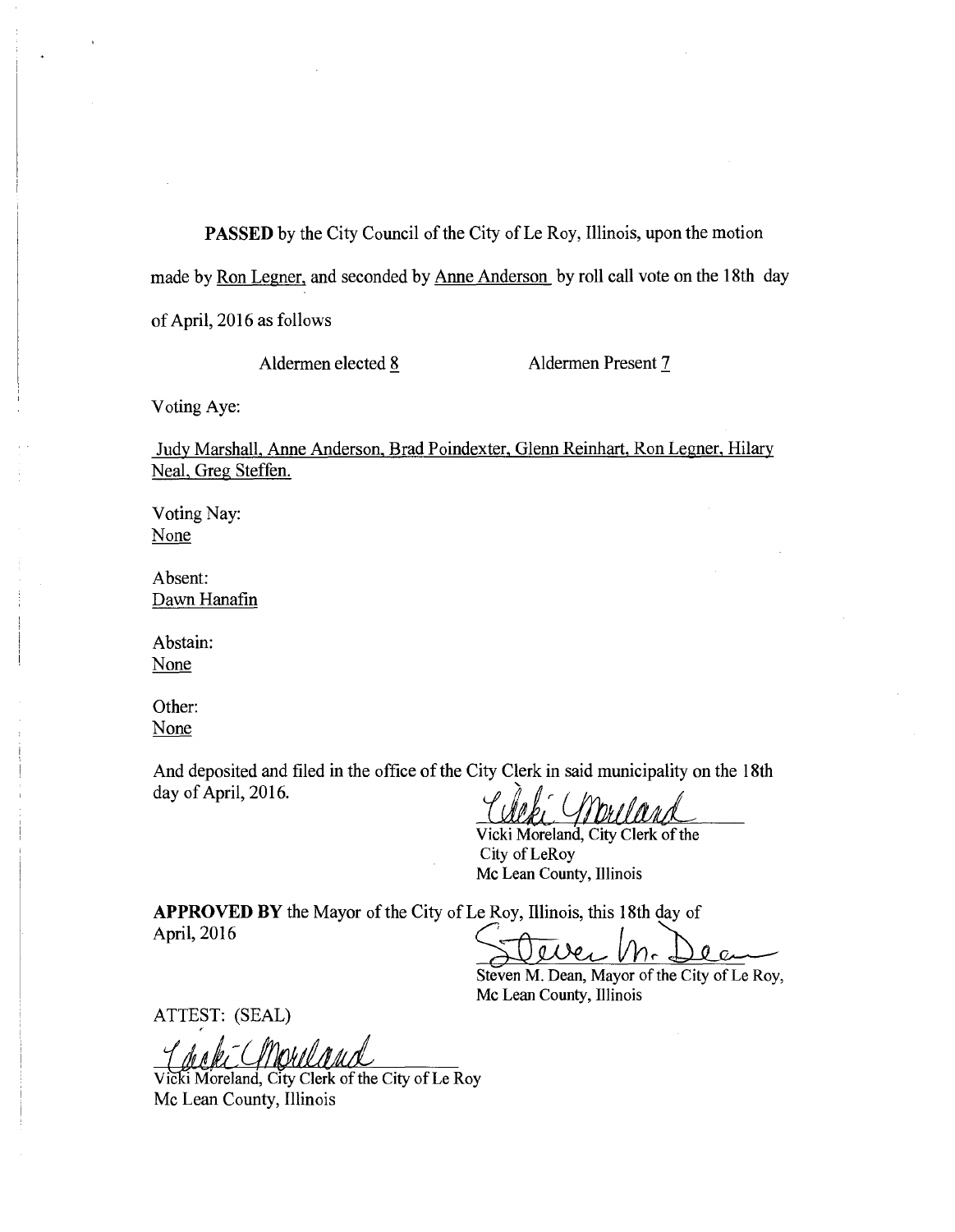#### **CERTIFICATE**

I, Vicki Moreland, certify that I am the duly appointed and acting municipal clerk of the City of Le Roy, of McLean County, Illinois.

I further certify that on April 18, 2016 the Corporate Authorities of such municipality passed and approved Ordinance No. 16-04-03-60 entitled:

### AN ORDINANCE MODIFYING THE PAY SCHEDULE FOR ELECTED OFFICIALS, OFFICERS, AND EMPLOYEES OF THE CITY OF LE ROY, MCLEAN COUNTY, ILLINOIS

Which provided by its terms that it should be published in pamphlet form.

The pamphlet form of Ordinance No. 16-04-03-60, including the Ordinance and a

cover sheet thereof, was prepared, and a copy of such Ordinance was posted at the

municipal building, commencing on April 18, 2016 and continuing for at least ten days

thereafter. Copies of such Ordinance were also available for public inspection upon

request in the office of the municipal clerk.

Dated at Le Roy, Illinois this 18th day of April, 2016.

(SEAL)

Ick Convictand

Vicki Moreland City Clerk of the City of Le Roy, McLean County, Illinois